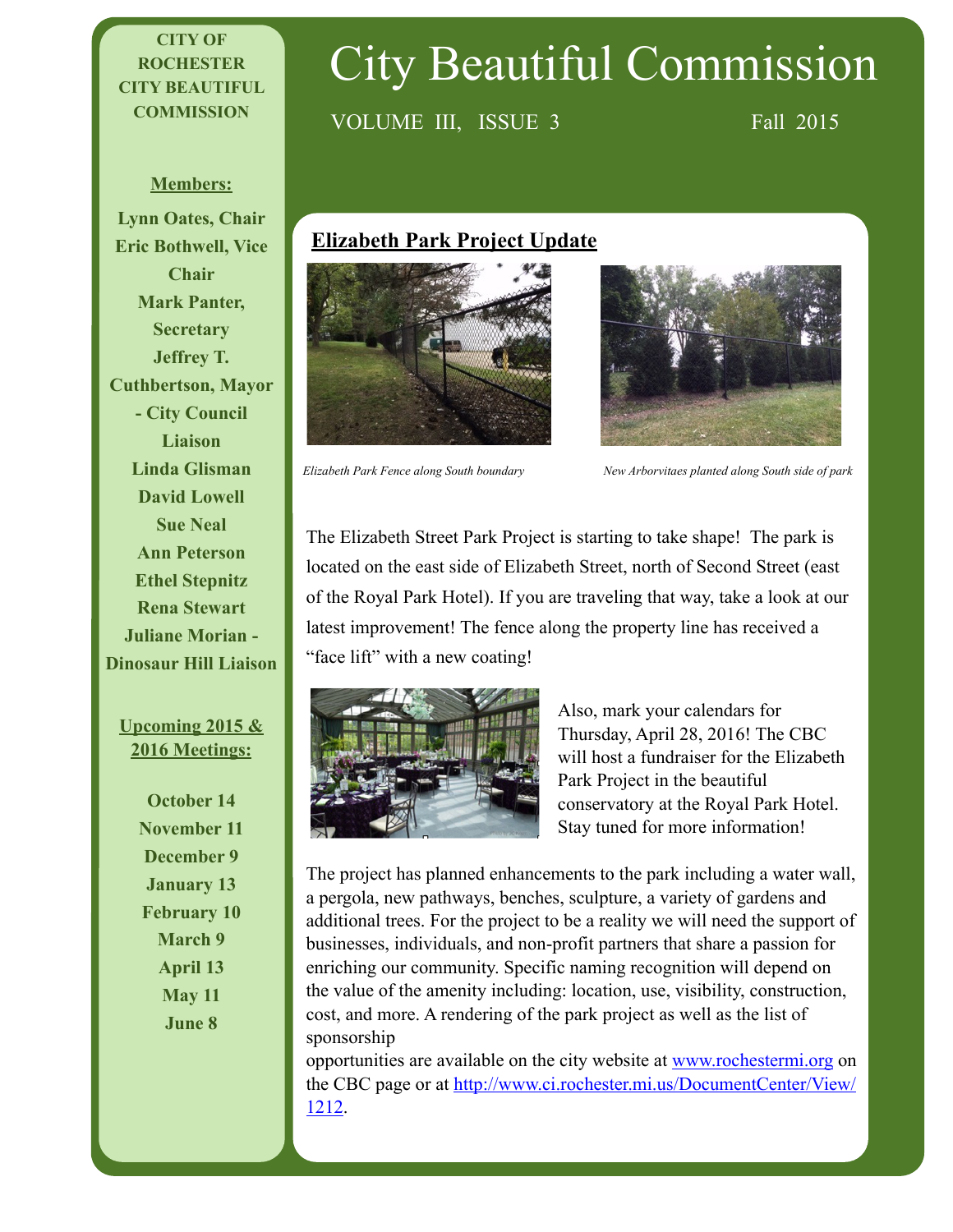### **Elizabeth Park Turtle finds a new home!**



Our Elizabeth Park turtle has found a new home at Dinosaur Hill!

She seems happy and appears to be enjoying her spot in the shade!

**Yes, There is a Pond in Howlett Park**



As our beautiful planting continue to mature, we realize a small problem! You couldn't see the pond! So, thanks to our wonderful Park Staff, we have established a new mowing plan that will allow for a clearer view of the pond from Inglewood Street (the west side of the park).

Walk or drive by and stop to enjoy the view!

# **Memorial Grove Project – Phase 1 Completed!**





The CBC is excited to announce the completion of Phase One of Memorial Grove!

CBC planted the following new trees: 4 White Spruce (*picea glauca*), 3 Autumn Blaze Maple (*acer freemanii*), 3 Regal Prince Oak (*quercus robur*) and 2 Emerald City Tulip Tree (*liriondendron tuipifera*).

We plan to plant additional trees in the spring, as the selection available from our suppliers was limited this summer. Once the project has been completed, each tree type will have a plaque installed that will describe the tree and its characteristics as well as a key map at the entrance of the park with the location of each tree species.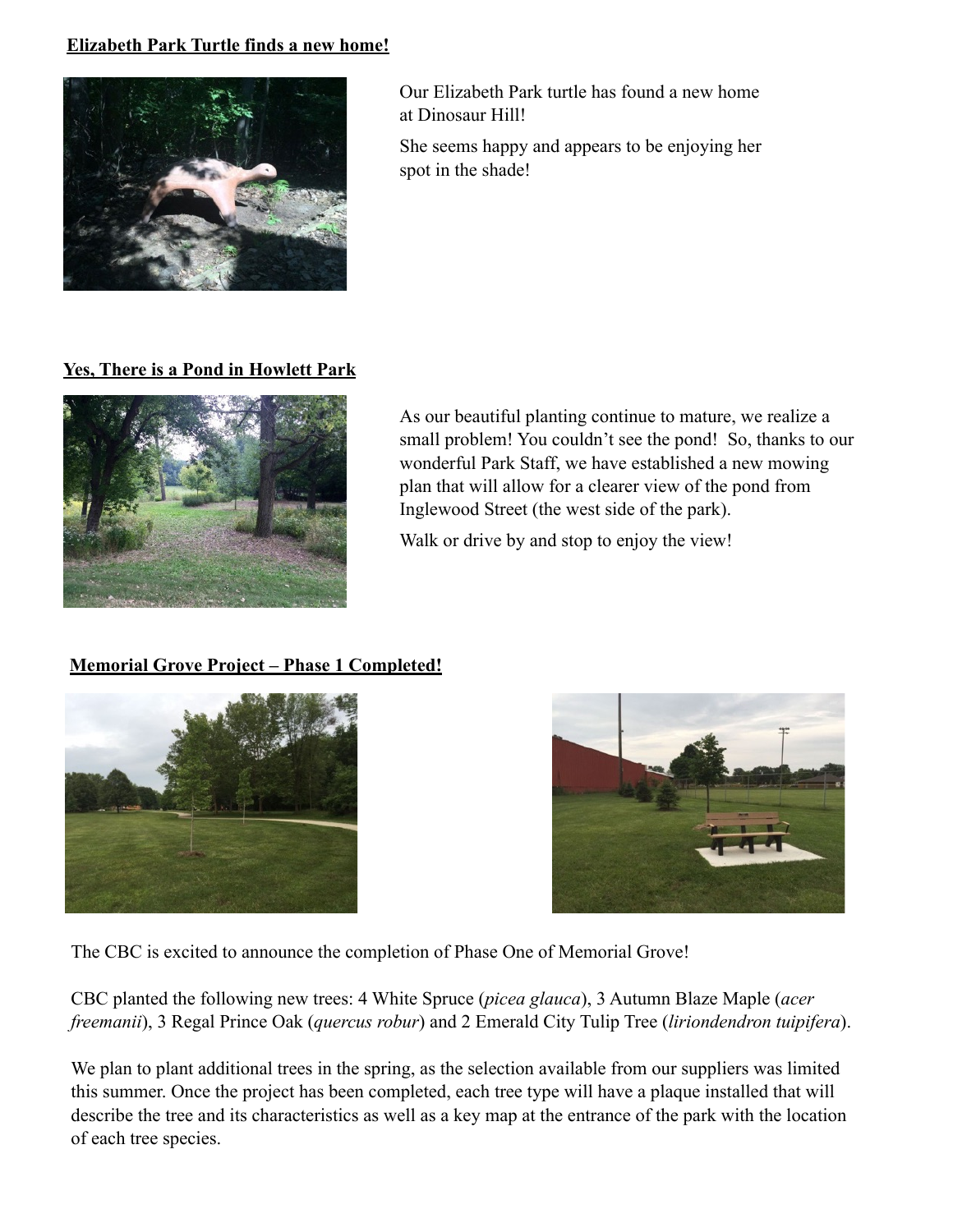#### **Rochester Named a Purple Heart City**



Purple Heart recipients Bruce Hartung, a resident of Rochester, and Officer Jeffry Firman, Rochester Police Department, assisted Rochester DPW worker, John Low in installing Purple Heart City Signs at entrances to Rochester on Purple Heart Day, August 8, 2015.

*Photo courtesy of the Rochester DDA* 

The City of Rochester was recently bestowed the honor of the Military Order of Purple Heart Special Recognition Award and proclaimed a Purple Heart City. Rochester is the second city in the State of Michigan to gain this distinction. Signs were recently installed around the City in recognition of this designation. The Purple Heart Trail was created as a symbolic and honorary system of roads, highways, bridges, and now cities that give tribute to the men and women who have been awarded the Purple Heart medal. Signs placed at various locations annotate those roads, highways, and cities where legislation has been passed to designate areas as: "The Purple Heart Trail" or "Purple Heart City".

#### **Tree City USA signs installed!**



If you are walking by Howlett or Memorial Grove, take a notice of our newly installed Tree City USA signs.

Rochester first earned this national honor in April 2014, from the Arbor Day Foundation, the nation's largest nonprofit organization dedicated to planting trees.

Rochester achieved the Tree City USA status by meeting four core standards of sound urban forestry management: maintaining a tree board or department, having a community tree ordinance, spending at least \$2 per capita on urban forestry and celebrating Arbor Day.

#### **New bike rack on 3rd Street!**



For all the bike riders out there, if you haven't seen it, we have a new bike rack on 3rd street! It's at the southeast corner of Main.

Enjoy!